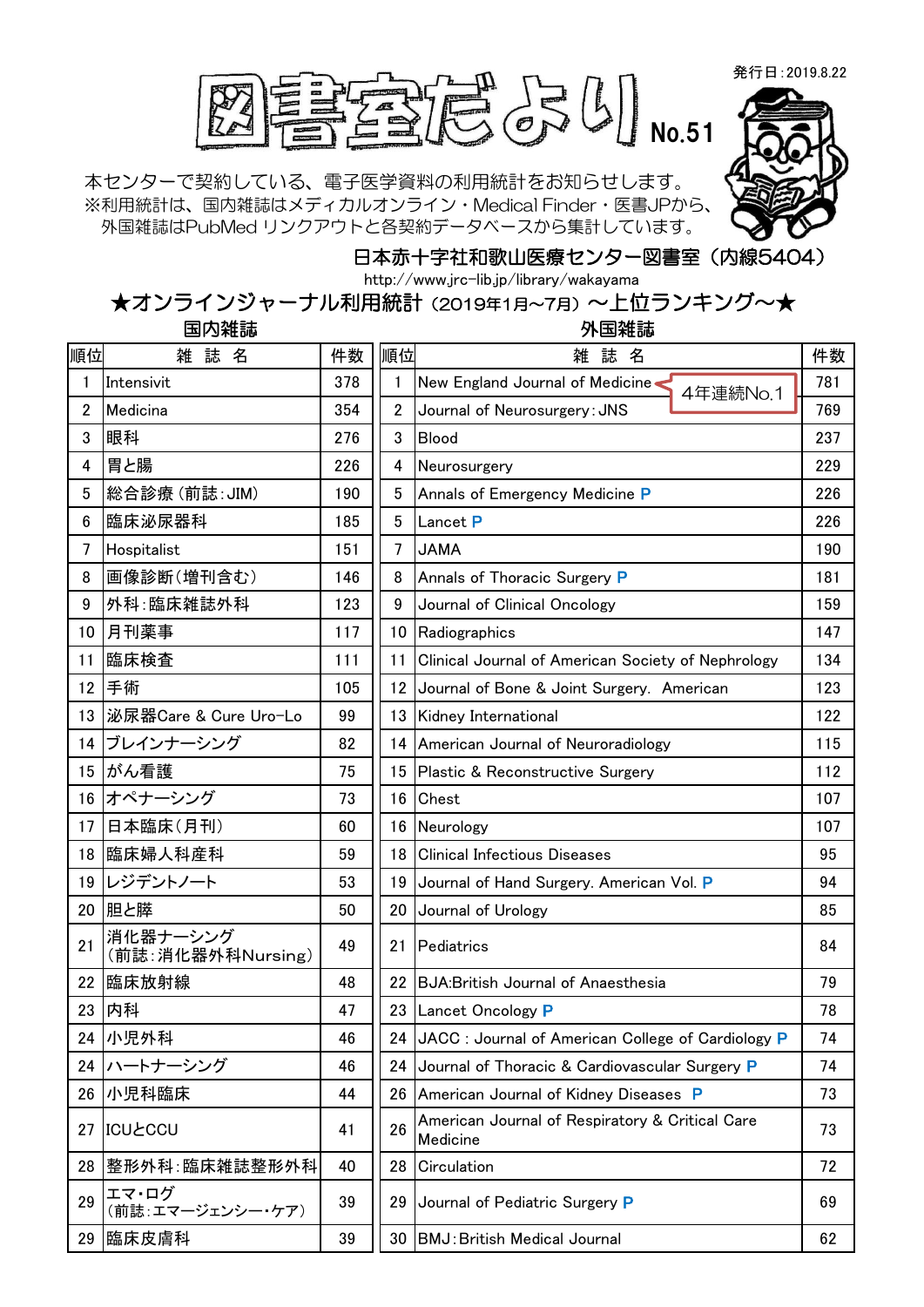## ★外国雑誌利用統計~詳細版~

■ 利用順位 上位雑誌(1位~30位)

※2019年の利用統計は、1月から7月までを集計しています。 ┃ 利用順位 下位雑誌(利用件数10件未満)

※パッケージ契約を除く、3年続けて利用件数の低い雑誌については、図書室整備運営委員会において継続 購入の中止を検討いたします。

| No. | 誌 名 ※Pは、パッケージ契約の雑誌<br>雑                                                            |             | 利用件数           |                      |           |             |             | 利用順位           |             |  |  |
|-----|------------------------------------------------------------------------------------|-------------|----------------|----------------------|-----------|-------------|-------------|----------------|-------------|--|--|
| 1   | Acta Orthopaedica                                                                  | 2016<br>1   | 2017<br>13     | 2018<br>$\mathbf{1}$ | 2019<br>0 | 2016<br>139 | 2017<br>114 | 2018<br>145    | 2019<br>148 |  |  |
| 2   | Acta Oto-laryngologica                                                             | 8           | 33             | 68                   | 20        | 125         | 80          | 51             | 75          |  |  |
| 3   | American Heart Journal P                                                           | 14          | 27             | 37                   | 14        | 109         | 90          | 78             | 90          |  |  |
| 4   | American Journal of Cardiology P                                                   | 34          | 39             | 136                  | 25        | 80          | 69          | 23             | 67          |  |  |
| 5   | American Journal of Dermatopathology                                               | 44          | 61             | 59                   | 19        | 67          | 47          | 54             | 77          |  |  |
| 6   | American Journal of Emergency Medicine P                                           | 39          | 24             | 49                   | 25        | 75          | 96          | 61             | 67          |  |  |
| 7   | American Journal of Kidney Diseases P                                              | 73          | 94             | 72                   | 73        | 45          | 31          | 44             | 26          |  |  |
| 8   | American Journal of Medicine P                                                     | 76          | 64             | 37                   | 28        | 43          | 45          | 78             | 62          |  |  |
|     |                                                                                    | 104         | 59             | 135                  | 115       | 32          | 51          | 24             | 14          |  |  |
| 9   | American Journal of Neuroradiology                                                 | 39          |                | 48                   | 9         | 75          |             |                |             |  |  |
| 10  | American Journal of Obstetrics & Gynecology P                                      |             | 37             |                      |           |             | 72          | 63             | 112         |  |  |
| 11  | American Journal of Ophthalmology P                                                | 25          | 20             | 10                   | 4         | 94          | 103         | 120            | 131         |  |  |
| 12  | American Journal of Otolaryngology P                                               | 6           | 20             | 12                   | 3         | 131         | 103         | 115            | 136         |  |  |
| 13  | American Journal of Pathology P                                                    | 8           | $\overline{2}$ | 8                    | 0         | 125         | 140         | 127            | 148         |  |  |
| 14  | American Journal of Respiratory & Critical<br><b>Care Medicine</b>                 | 106         | 55             | 71                   | 73        | 31          | 55          | 46             | 26          |  |  |
|     | 15 American Journal of Roentgenology: AJR                                          | 116         | 114            | 76                   | 50        | 26          | 22          | 39             | 37          |  |  |
| 16  | American Journal of Surgery P                                                      | 27          | 26             | 15                   | 11        | 90          | 92          | 105            | 102         |  |  |
| 17  | American Journal of Surgical Pathology                                             | 110         | 83             | 71                   | 49        | 30          | 38          | 46             | 38          |  |  |
| 18  | Anaesthesia & Intensive Care Medicine P                                            | 4           | 4              | 1                    | 1         | 134         | 136         | 145            | 144         |  |  |
| 19  | Anesthesia & Analgesia                                                             | 163         | 118            | 26                   | 51        | 14          | 21          | 92             | 36          |  |  |
| 20  | Anesthesiology                                                                     | 95          | 85             | 7                    | 58        | 34          | 36          | 131            | 33          |  |  |
| 21  | Anesthesiology Clinics P                                                           | $\mathbf 0$ | 0              | $\mathbf 0$          | 0         | 142         | 143         | 148            | 148         |  |  |
| 22  | Annals of Emergency Medicine P                                                     | 85          | 30             | 224                  | 226       | 38          | 86          | 10             | 5           |  |  |
|     | 23 Annals of Internal Medicine                                                     | 47          | 47             | 15                   | 12        | 64          | 62          | 105            | 97          |  |  |
|     | 24 Annals of Neurology                                                             | 14          | 28             | 11                   | 14        | 109         | 88          | 117            | 90          |  |  |
| 25  | Annals of otology, rhinology, and laryngolog P<br>※Med wit full textからの利用統計は取得できない | 1           | 9              | $\overline{2}$       | 3         | 139         | 119         | 142            | 136         |  |  |
|     | 26 Annals of Plastic Surgery                                                       | 88          | 100            | 105                  | 40        | 36          | 29          | 30             | 45          |  |  |
| 27  | Annals of Surgery                                                                  | 43          | 41             | 28                   | 35        | 69          | 68          | 90             | 50          |  |  |
|     | 28 Annals of Thoracic Surgery P                                                    | 153         | 272            | 614                  | 181       | 15          | 8           | $\overline{2}$ | 8           |  |  |
| 29  | Arthritis & Rheumatology<br>(前誌: Arthritis & Rheumatism)                           | 8           | 26             | 24                   | 8         | 125         | 92          | 95             | 115         |  |  |
|     | 30 Arthroscopy P                                                                   | 71          | 82             | 39                   | 10        | 48          | 39          | 75             | 106         |  |  |
| 31  | Auris Nasus Larynx P                                                               | 22          | 101            | 71                   | 28        | 100         | 26          | 46             | 62          |  |  |
|     | 32 Best Practice & Research Clinical Anaesthesiology P                             | $\mathbf 0$ | 9              | $\mathbf 0$          | $\pmb{0}$ | 142         | 119         | 148            | 148         |  |  |
|     | 33 BJA: British Journal of Anaesthesia                                             | 119         | 94             | 55                   | 79        | 25          | 31          | 57             | 22          |  |  |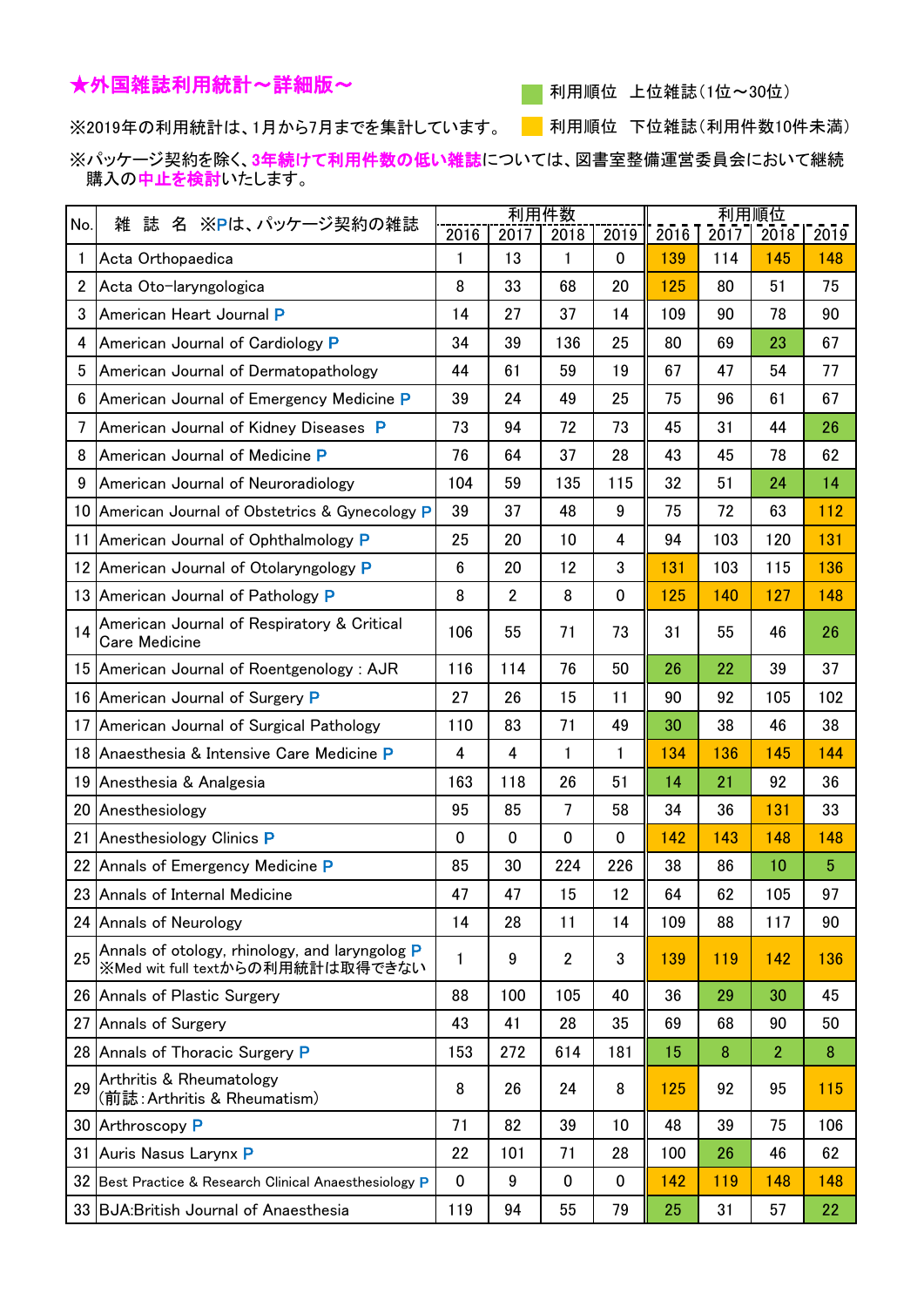|     |                                                                                 | 利用件数                     |                          |      |                | <u> 利用順位</u>             |                          |                |      |
|-----|---------------------------------------------------------------------------------|--------------------------|--------------------------|------|----------------|--------------------------|--------------------------|----------------|------|
| No. | 誌 名 ※Pは、パッケージ契約の雑誌<br>雑                                                         | 2016                     | 2017                     | 2018 | 2019           | 2016                     | 2017                     | 2018           | 2019 |
| 34  | <b>BJU</b> International<br>(前誌: British Journal of Urology)                    | 12                       | 18                       | 31   | 32             | 114                      | 107                      | 88             | 55   |
|     | 35 Blood                                                                        | 130                      | 265                      | 372  | 237            | 21                       | 10                       | $\overline{4}$ | 3    |
|     | 36 BMJ: British Medical Journal                                                 | 273                      | 189                      | 244  | 62             | 8                        | 12                       | 8              | 30   |
| 37  | Bone & Joint Journa<br>(前誌: Journal of Bone & Joint Surgery.British)            | 128                      | 94                       | 73   | 44             | 22                       | 31                       | 40             | 43   |
|     | 38 Bone Marrow Transplantation                                                  | 40                       | 35                       | 57   | 6              | 73                       | 79                       | 55             | 123  |
|     | 39 British Journal of Dermatology                                               | 24                       | 23                       | 34   | 6              | 97                       | 98                       | 83             | 123  |
|     | 40 British Journal of Haematology                                               | 47                       | 90                       | 66   | 46             | 64                       | 34                       | 52             | 40   |
| 41  | British Journal of oral and Maxillofacial Surgery P                             | 10                       | 5                        | 7    | $\overline{7}$ | 119                      | 133                      | 131            | 119  |
|     | 42 British Journal of Psychology                                                | $\mathbf{1}$             | $\mathbf 0$              | 13   | 1              | 139                      | 143                      | 113            | 144  |
|     | 43 British Journal of Surgery                                                   | 30                       | 19                       | 19   | 17             | 82                       | 105                      | 101            | 83   |
| 44  | Canadian Journal of Anesthesia P                                                | 19                       | 6                        | 14   | 19             | 105                      | 132                      | 110            | 77   |
|     | 45 Cancer                                                                       | 74                       | 82                       | 42   | 48             | 44                       | 39                       | 72             | 39   |
| 46  | Catheterization & Cardiovascular Interventions                                  | 7                        | 12                       | 10   | 26             | 129                      | 116                      | 120            | 65   |
| 47  | Chest                                                                           | 271                      | 153                      | 194  | 107            | 9                        | 14                       | 13             | 16   |
| 48  | Circulation                                                                     | 190                      | 270                      | 197  | 72             | 13                       | 9                        | 12             | 28   |
| 49  | Circulation: Arrhythmia and Electrophysiology                                   | $\qquad \qquad -$        | $\overline{\phantom{0}}$ | 8    | 9              | $\overline{\phantom{0}}$ | $\overline{\phantom{0}}$ | 127            | 112  |
| 50  | Circulation: Cardiovascular Interventions                                       | $\qquad \qquad -$        | $\overline{\phantom{0}}$ | 11   | 4              | $\overline{\phantom{0}}$ | $\overline{\phantom{0}}$ | 117            | 131  |
| 51  | <b>Clinical Infectious Diseases</b>                                             | 370                      | 206                      | 168  | 95             | 5                        | 11                       | 15             | 18   |
|     | 52 Clinical Journal of American Society of Nephrology                           | —                        | 96                       | 73   | 134            | $\overline{\phantom{0}}$ | 30                       | 40             | 11   |
| 53  | Clinical Orthopaedics & Related Research<br>(前誌:Clinical Orthopaedics)          | 125                      | 139                      | 57   | 19             | 23                       | 15                       | 55             | 77   |
| 54  | <b>Clinical Spine Surgery</b><br>(前誌: Journal of Spinal Disorders & Techniques) | 12                       | 10                       | 12   | $\overline{7}$ | 114                      | 118                      | 115            | 119  |
|     | 55 Critical Care Medicine                                                       | 328                      | 319                      | 109  | 52             | $6\phantom{1}6$          | 5                        | 28             | 35   |
|     | 56 Current Opinion in Infectious Diseases                                       | 20                       | 9                        | 6    | 11             | 104                      | 119                      | 135            | 102  |
|     | 57 Diabetes                                                                     | 29                       | 32                       | 5    | 5              | 85                       | 82                       | 137            | 129  |
|     | 58 Diabetologia P                                                               | 70                       | 42                       | 16   | 10             | 49                       | 66                       | 104            | 106  |
|     | 59 Digestive Diseases & Sciences P                                              | 27                       | 14                       | 4    | 1              | 90                       | 113                      | 138            | 144  |
|     | 60 European Archives of Oto-Rhino-Laryngology P                                 | 16                       | 32                       | 47   | 12             | 108                      | 82                       | 65             | 97   |
|     | 61 European Heart Journal                                                       | $\overline{\phantom{0}}$ | $\qquad \qquad -$        | 106  | 33             | $\overline{a}$           | $\overline{\phantom{0}}$ | 29             | 54   |
| 62  | European Heart Journal: Acute<br>Cardiovascular Care                            |                          |                          | 3    | 4              |                          | -                        | 140            | 131  |
|     | 63 European Journal of Anaesthesiology                                          | 63                       | 22                       | 23   | $6\phantom{1}$ | 52                       | 101                      | 99             | 123  |
|     | 64 European Journal of Cardio-thoracic Surgery                                  | 87                       | 72                       | 140  | 43             | 37                       | 44                       | 21             | 44   |
| 65  | European Journal of Gastroenterology &<br>Hepatology                            | 55                       | 31                       | 36   | 35             | 59                       | 85                       | 80             | 50   |
|     | 66 European Journal of Pediatrics P                                             | 8                        | 8                        | 44   | 4              | 125                      | 125                      | 68             | 131  |
|     | 67 European Respiratory Journal [0903-1936]                                     | 83                       | 57                       | 53   | 26             | 39                       | 53                       | 59             | 65   |
|     | 68 Gastroenterology P                                                           | 59                       | 23                       | 13   | 17             | 55                       | 98                       | 113            | 83   |
|     | 69 Gastrointestinal Endoscopy P                                                 | 97                       | 27                       | 36   | 25             | 33                       | 90                       | 80             | 67   |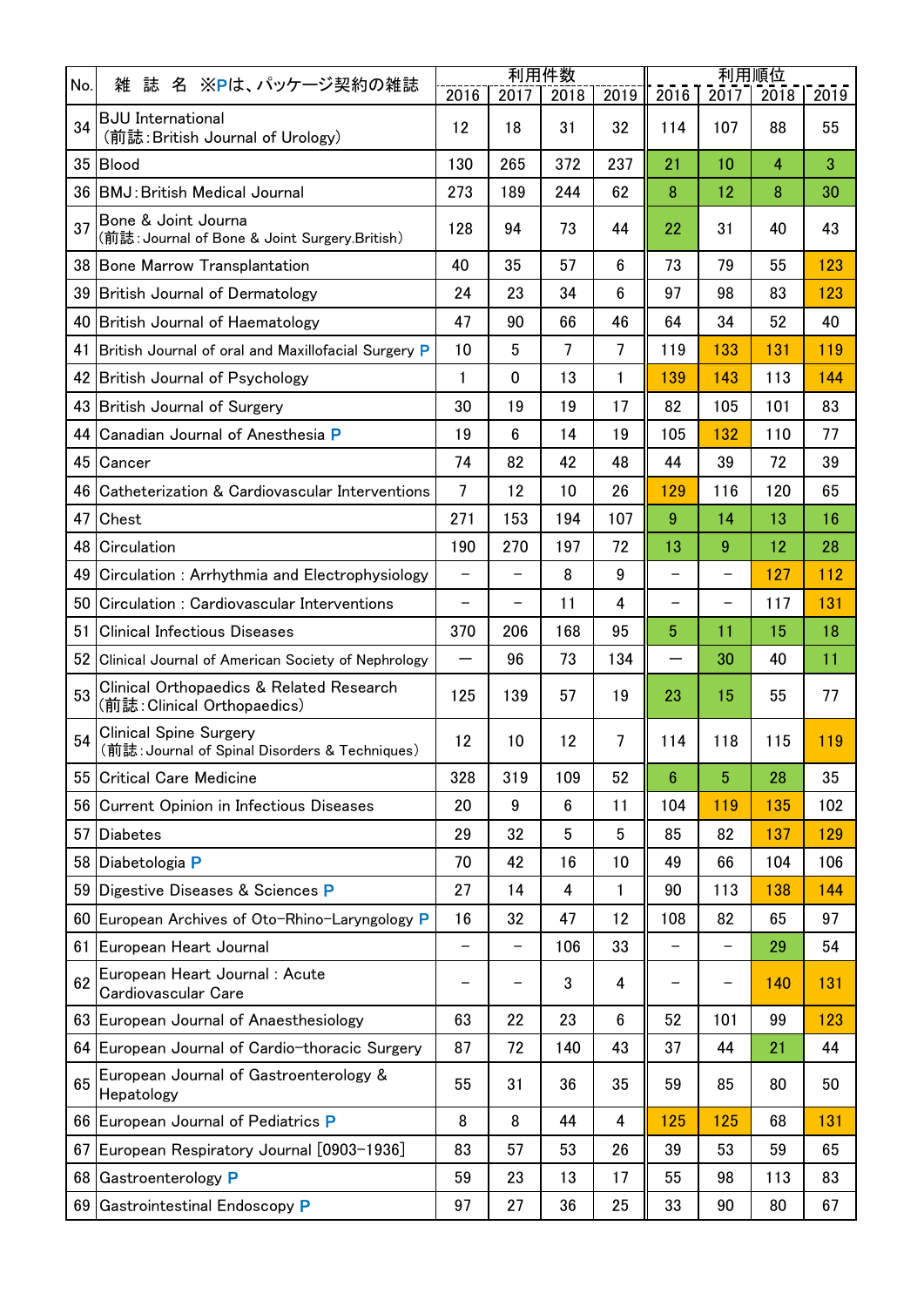|                 | 誌 名 ※Pは、パッケージ契約の雑誌<br>雑                                                                         | 利用件数           |                |      |                 | 利用順位           |      |      |                |
|-----------------|-------------------------------------------------------------------------------------------------|----------------|----------------|------|-----------------|----------------|------|------|----------------|
| No.             |                                                                                                 | 2016           | 2017           | 2018 | 2019            | 2016           | 2017 | 2018 | 2019           |
|                 | 70 Gut                                                                                          | 25             | 24             | 20   | 10              | 94             | 96   | 100  | 106            |
| 71              | Gynecologic Oncology P                                                                          | 58             | 62             | 43   | 29              | 57             | 46   | 70   | 60             |
|                 | 72 Head and Neck                                                                                | 68             | 102            | 52   | 19              | 50             | 25   | 60   | 77             |
|                 | 73 Heart                                                                                        | 30             | $\overline{7}$ | 14   | 17              | 82             | 128  | 110  | 83             |
|                 | 74 Hepatology / Liver Transplantation                                                           | 36             | 25             | 14   | 10              | 78             | 95   | 110  | 106            |
|                 | 75 Human Pathology P                                                                            | 52             | 28             | 32   | 0               | 60             | 88   | 85   | 148            |
|                 | 76 JACC : Journal of American College of Cardiology P                                           | 135            | 101            | 154  | 74              | 18             | 26   | 18   | 24             |
| 77              | <b>JAMA</b>                                                                                     | 736            | 490            | 331  | 190             | $\overline{2}$ | 2    | 6    | $\overline{7}$ |
|                 | 78 JAMA Cardiology                                                                              |                |                | 24   | $6\phantom{1}$  |                |      | 95   | 123            |
| 79              | <b>JAMA Dermatology</b><br>(前誌: Archives of Dermatology)                                        | 30             | 46             | 42   | 18              | 82             | 65   | 72   | 81             |
| 80              | <b>JAMA Facial Plastic Surgery</b><br>(前誌: Archives of Facial Plastic Surgery)                  | 9              | 5              | 9    | 3               | 122            | 133  | 123  | 136            |
| 81              | JAMA Internal Medicine<br>(前誌: Archives of Internal Medicine)                                   | 112            | 61             | 84   | 31              | 27             | 47   | 34   | 56             |
| 82              | <b>JAMA Neurology</b><br>(前誌: Archives of Neurology)                                            | 43             | 37             | 77   | 45              | 69             | 72   | 38   | 41             |
| 83              | <b>JAMA Ophthalmology</b><br>(前誌: Archives of Ophthalmology)                                    | 22             | 37             | 18   | $6\phantom{.}6$ | 100            | 72   | 103  | 123            |
| 84              | JAMA Otolaryngology-Head & Neck Surgery<br>(前誌: Archives of Otolaryngology-Head & Neck Surgery) | 29             | 37             | 24   | 12              | 85             | 72   | 95   | 97             |
| 85              | <b>JAMA Pediatrics</b><br>(前誌: Archives of Pediatrics & Adolescent Medicine)                    | 59             | 36             | 38   | 39              | 55             | 76   | 76   | 46             |
| 86              | <b>JAMA Surgery</b><br>(前誌: Archives of Surgery)                                                | 22             | 47             | 32   | 11              | 100            | 62   | 85   | 102            |
| 87              | JCI : Journal of Clinical Investigation P<br>※Med wit full textからの利用統計は取得できない                   | $\overline{2}$ | $\overline{2}$ | 1    | 0               | 137            | 140  | 145  | 148            |
|                 | 88 Journal of Allergy & Clinical Immunology P                                                   | 24             | 85             | 138  | 38              | 97             | 36   | 22   | 48             |
|                 | 89 Journal of American Academy of Dermatology P                                                 | 48             | 138            | 134  | 27              | 63             | 16   | 25   | 64             |
|                 | 90 Journal of American College of Surgeons P                                                    | 40             | 38             | 31   | 11              | 73             | 70   | 88   | 102            |
| 91              | Journal of Arthoplasty P                                                                        | 41             | 138            | 44   | 23              | 71             | 16   | 68   | 72             |
|                 | 92 Journal of Bone & Joint Surgery. American                                                    | 145            | 131            | 125  | 123             | 17             | 19   | 26   | 12             |
|                 | 93 Journal of Burn Care and Research                                                            | 27             | 5              | 8    | 3               | 90             | 133  | 127  | 136            |
|                 | 94 Journal of Clinical Anesthesia P                                                             | 14             | 18             | 42   | 39              | 109            | 107  | 72   | 46             |
|                 | 95 Journal of Clinical Oncology                                                                 | 283            | 134            | 162  | 159             | 7              | 18   | 16   | 9              |
| 96              | Journal of Clinical Pathology                                                                   | 11             | 17             | 8    | 24              | 118            | 110  | 127  | 71             |
| 97              | Journal of Computer Assisted Tomography                                                         | 32             | $9\,$          | 7    | 14              | 81             | 119  | 131  | 90             |
| 98 <sub>1</sub> | Journal of Emergency Medicine P                                                                 | 120            | 32             | 69   | 35              | 24             | 82   | 50   | 50             |
|                 | 99 Journal of Hand Surgery. American Vol. P                                                     | 79             | 113            | 94   | 94              | 41             | 23   | 32   | 19             |
|                 | 100 Journal of Hospital Infection P                                                             | 12             | $\overline{7}$ | 24   | 10              | 114            | 128  | 95   | 106            |
|                 | 101 Journal of Neurology, Neurosurgery & Psychiatry                                             | 35             | 38             | 63   | 37              | 79             | 70   | 53   | 49             |
|                 | 102 Journal of Neurosurgery: JNS                                                                | 522            | 295            | 474  | 769             | 3              | 7    | 3    | $\overline{2}$ |
|                 | 103 Journal of Neurosurgical Anesthesiology                                                     | $6\phantom{.}$ | 13             | 11   | 8               | 131            | 114  | 117  | 115            |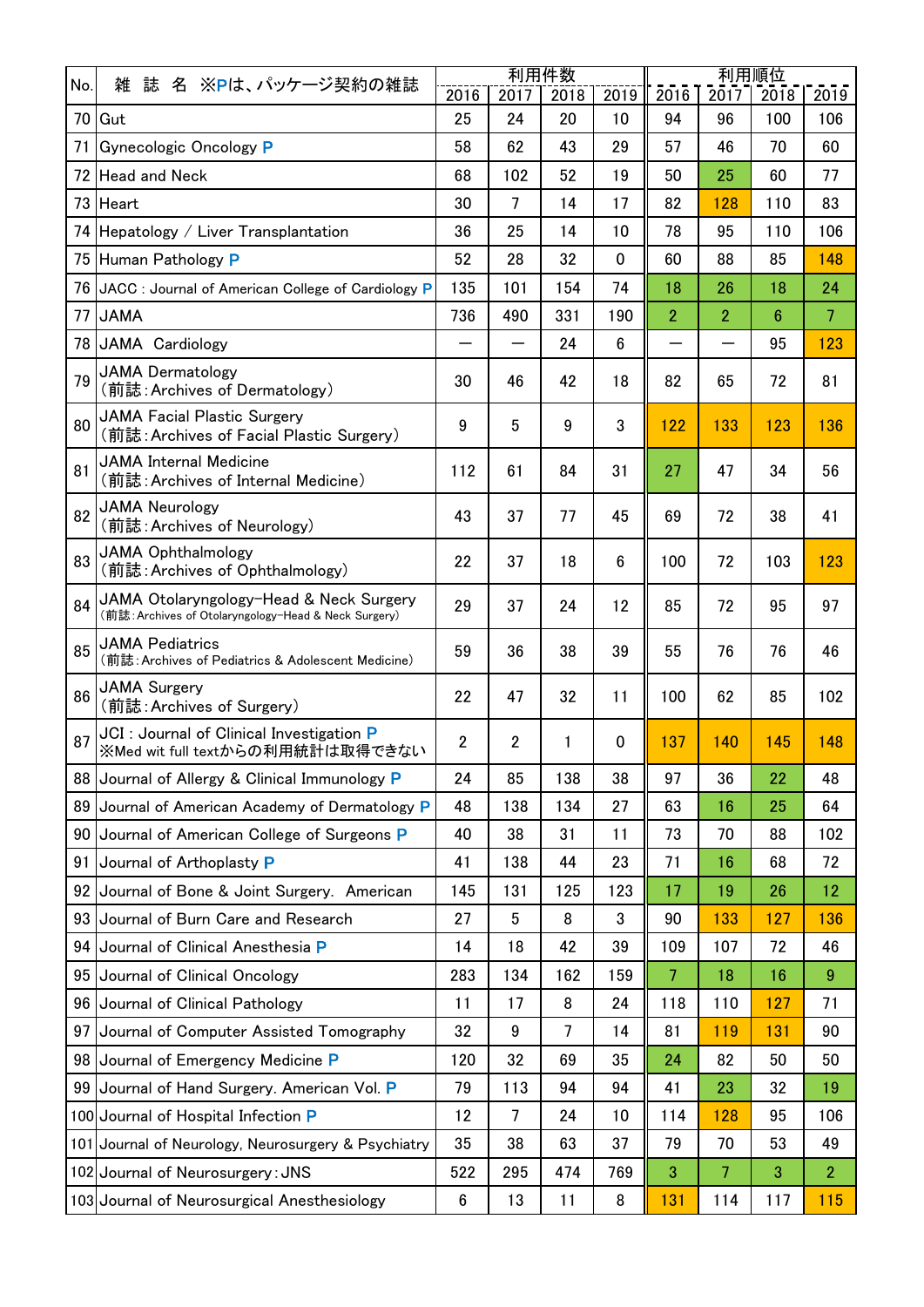| No. | 誌 名 ※Pは、パッケージ契約の雑誌<br>雑                                                                            | 利用件数           |                |                  | 利用順位             |                          |                |                |                |
|-----|----------------------------------------------------------------------------------------------------|----------------|----------------|------------------|------------------|--------------------------|----------------|----------------|----------------|
|     |                                                                                                    | 2016           | 2017           | 2018             | 2019             | 2016                     | 2017           | 2018           | 2019           |
|     | 104 Journal of Oral & Maxillofacial Surgery P                                                      | 19             | 18             | 9                | 21               | 105                      | 107            | 123            | 73             |
|     | 105 Journal of Orthopaedic Science P                                                               | 24             | 49             | 26               | 14               | 97                       | 60             | 92             | 90             |
|     | 106 Journal of Orthopaedic Trauma                                                                  | 38             | 47             | 32               | 13               | 77                       | 62             | 85             | 96             |
|     | 107 Journal of Pain P                                                                              | $\mathbf 0$    | 3              | $\mathbf 0$      | $\mathbf 0$      | 142                      | 138            | 148            | 148            |
|     | 108 Journal of Pediatric Surgery P                                                                 | 50             | 82             | 73               | 69               | 62                       | 39             | 40             | 29             |
|     | 109 Journal of Pediatrics P                                                                        | 25             | 51             | 26               | 8                | 94                       | 58             | 92             | 115            |
| 110 | Journal of Plastic, Reconstructive & Aesthetic<br>Surgery P(前誌: British Journal of Platic Surgery) | 68             | 79             | 72               | 16               | 50                       | 42             | 44             | 86             |
|     | 111 Journal of Thoracic & Cardiovascular Surgery P                                                 | 89             | 61             | 208              | 74               | 35                       | 47             | 11             | 24             |
|     | 112 Journal of Urology                                                                             | 205            | 338            | 340              | 85               | 11                       | $\overline{4}$ | 5              | 20             |
|     | 113 Journal of Vascular Surgery P                                                                  | 9              | 26             | 86               | 34               | 122                      | 92             | 33             | 53             |
|     | 114 Journal of Voice P                                                                             | 0              | $\mathbf 0$    | $\mathbf 0$      | 0                | 142                      | 143            | 148            | 148            |
|     | 115 Kidney International                                                                           |                |                | —                | 122              | $\overline{\phantom{0}}$ |                | —              | 13             |
|     | 116 Lancet P                                                                                       | 450            | 382            | 310              | 226              | $\overline{4}$           | 3              | $\overline{7}$ | 5              |
|     | 117 Lancet Infectious Diseases P                                                                   | 56             | 42             | 43               | 14               | 58                       | 66             | 70             | 90             |
|     | 118 Lancet Oncology P                                                                              | 132            | 73             | 146              | 78               | 20                       | 43             | 20             | 23             |
|     | 119 Laryngoscope                                                                                   | 44             | 56             | 73               | 12               | 67                       | 54             | 40             | 97             |
|     | 120 Lung Cancer P                                                                                  | 73             | 54             | 84               | 15               | 45                       | 56             | 34             | 88             |
|     | Nature P<br>121 ※2018年まではMed wit full text(利用統計は取得できない)<br>※2019年から「Nature.com Complete (88誌)」で契約  | 4              | 12             | 54               | 57               | 134                      | 116            | 58             | 34             |
|     | 122 Nature Reviews. Cancer<br>※2019年から購入 (Nature.com Complete収載誌)                                  |                |                |                  | 10               |                          |                |                | 106            |
|     | 123 Nature Reviews. Clinical Oncology<br>※2019年から購入 (Nature.com Complete収載誌)                       |                |                |                  | 20               |                          |                |                | 75             |
|     | Nature Reviews. Genetics<br>124 Wature Neviews. Journals<br>※2019年から購入(Nature.com Complete収載誌)     |                |                |                  | $\overline{c}$   |                          |                |                | 141            |
|     | 125 Neuroimage                                                                                     | 13             | 19             | 9                | 21               | 113                      | 105            | 123            | 73             |
|     | 126 Neurology                                                                                      | 52             | 121            | 155              | 107              | 60                       | 20             | 17             | 16             |
|     | 127 Neurosurgery                                                                                   | 202            | 51             | 241              | 229              | 12                       | 58             | 9              | $\overline{4}$ |
|     | 128 New England Journal of Medicine                                                                | 2,172          | 2,208          | 1,383            | 781              | 1                        | 1              | 1              | 1              |
|     | 129 Obstetrics & Gynecology                                                                        | 72             | 15             | $\overline{2}$   | $\boldsymbol{6}$ | 47                       | 112            | 142            | 123            |
|     | 130 Ophthalmology P                                                                                | 244            | 311            | 45               | $\boldsymbol{9}$ | 10                       | 6              | 67             | 112            |
| 131 | Oral Surgery Oral Medicine Oral Pathology<br>Oral Radiology & Endodontology P                      | 10             | 48             | 15               | 16               | 119                      | 61             | 105            | 86             |
|     | 132 Orthopedic Clinics of North America P                                                          | 41             | $\overline{2}$ | $\overline{2}$   | $\overline{2}$   | 71                       | 140            | 142            | 141            |
|     | 133 Otolaryngology-Head and Neck Surgery                                                           | 22             | 58             | 38               | 31               | 100                      | 52             | 76             | 56             |
|     | 134 Otology & Neurotology                                                                          | 10             | 8              | 46               | 14               | 119                      | 125            | 66             | 90             |
|     | 135 P.A.C.E.: Pacing and Clinical Electrophysiology                                                | 9              | 7              | $\boldsymbol{9}$ | $\mathbf 3$      | 122                      | 128            | 123            | 136            |
|     | 136 Pain                                                                                           | $\overline{7}$ | 8              | 7                | 7                | 129                      | 125            | 131            | 119            |
|     | 137 Pediatric Cardiology P                                                                         | 14             | 9              | 6                | 7                | 109                      | 119            | 135            | 119            |
|     | 138 Pediatric Clinics of North America P                                                           | 6              | 7              | 3                | 4                | 131                      | 128            | 140            | 131            |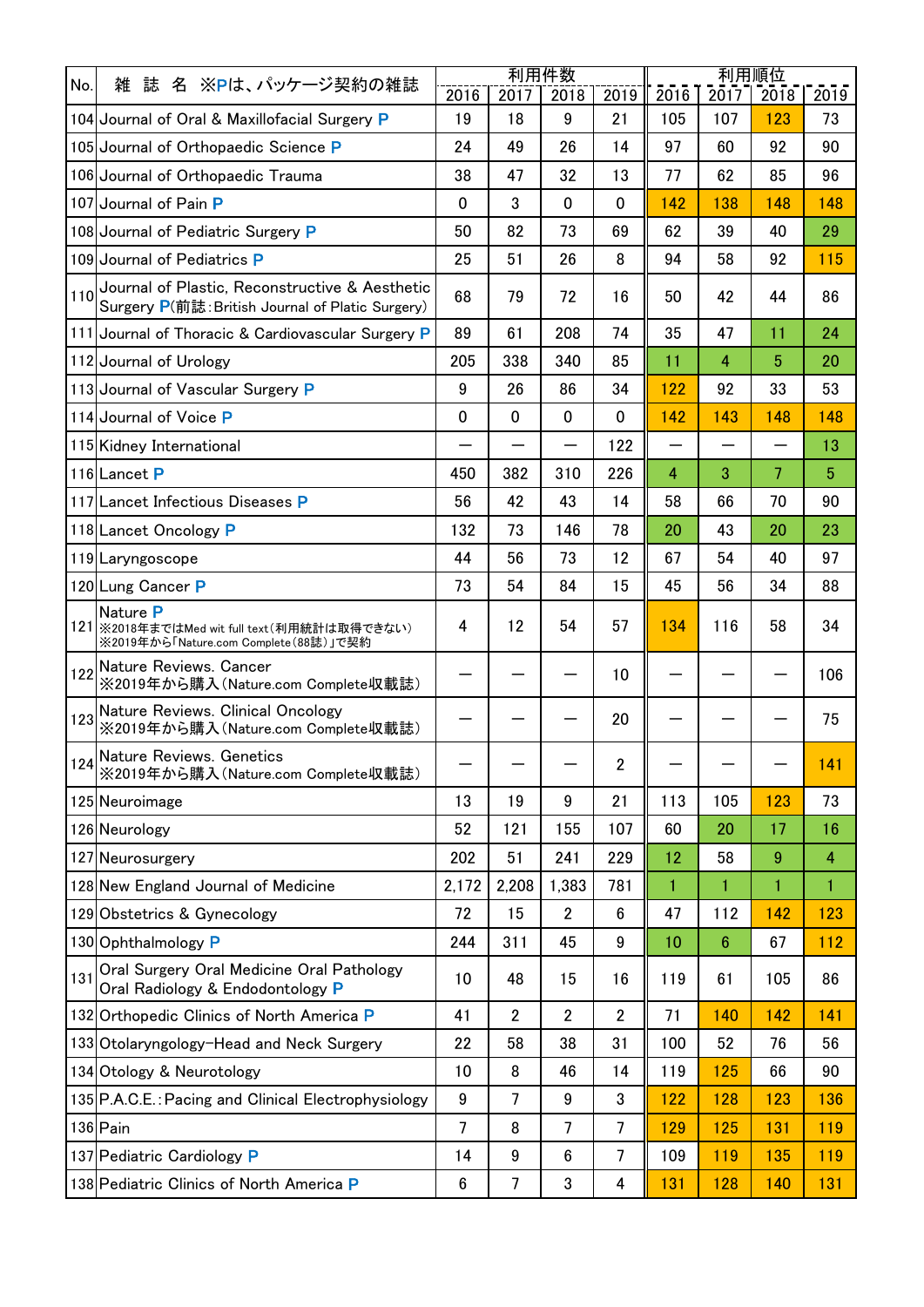| No. | 名 ※Pは、パッケージ契約の雑誌<br>雑<br>誌                                                 |                |             | 利用件数   |                | <u> 利用順位</u> |      |      |      |  |
|-----|----------------------------------------------------------------------------|----------------|-------------|--------|----------------|--------------|------|------|------|--|
|     |                                                                            | 2016           | 2017        | 2018   | 2019           | 2016         | 2017 | 2018 | 2019 |  |
| 139 | Pediatric Infectious Disease Journal<br>(前誌: Pediatric Infectious Disease) | 29             | 16          | 36     | 15             | 85           | 111  | 80   | 88   |  |
|     | 140 Pediatrics                                                             | 82             | 110         | 113    | 84             | 40           | 24   | 27   | 21   |  |
|     | 141 Pediatrics International                                               | 61             | 89          | 82     | 59             | 53           | 35   | 36   | 32   |  |
|     | 142 Plastic & Reconstructive Surgery                                       | 146            | 166         | 182    | 112            | 16           | 13   | 14   | 15   |  |
|     | 143 Radiographics                                                          | 135            | 101         | 153    | 147            | 18           | 26   | 19   | 10   |  |
|     | 144 Regional Anesthesia & Pain Medicine                                    | 60             | 3           | 28     | 12             | 54           | 138  | 90   | 97   |  |
|     | 145 RETINA                                                                 | 18             | 4           | 10     | 1              | 107          | 136  | 120  | 144  |  |
|     | 146 Rheumatology                                                           | 29             | 36          | 34     | 18             | 85           | 76   | 83   | 81   |  |
| 147 | Science P<br>※Med wit full textからの利用統計は取得できない                              | 4              | $\mathbf 0$ | 4      | $\overline{2}$ | 134          | 143  | 138  | 141  |  |
|     | 148 Spine                                                                  | 79             | 30          | 78     | 31             | 41           | 86   | 37   | 56   |  |
|     | 149 Stroke                                                                 | 112            | 61          | 71     | 29             | 27           | 47   | 46   | 60   |  |
|     | 150 Surgery P                                                              | 28             | 53          | 15     | 25             | 89           | 57   | 105  | 67   |  |
|     | 151 Thoracic Surgery Clinics P                                             | $\overline{2}$ | 9           | 15     | 8              | 137          | 119  | 105  | 115  |  |
|     | 152 Thorax                                                                 | 45             | 33          | 49     | 45             | 66           | 80   | 61   | 41   |  |
|     | 153 Urology P                                                              | 26             | 23          | 99     | 61             | 93           | 98   | 31   | 31   |  |
|     | 154 World Neurosurgery P<br>(前誌: Surgical Neurology)                       | 12             | 21          | 48     | 31             | 114          | 102  | 63   | 56   |  |
|     | 計<br>合                                                                     | 12,383         | 11,575      | 11,473 | 7,287          |              |      |      |      |  |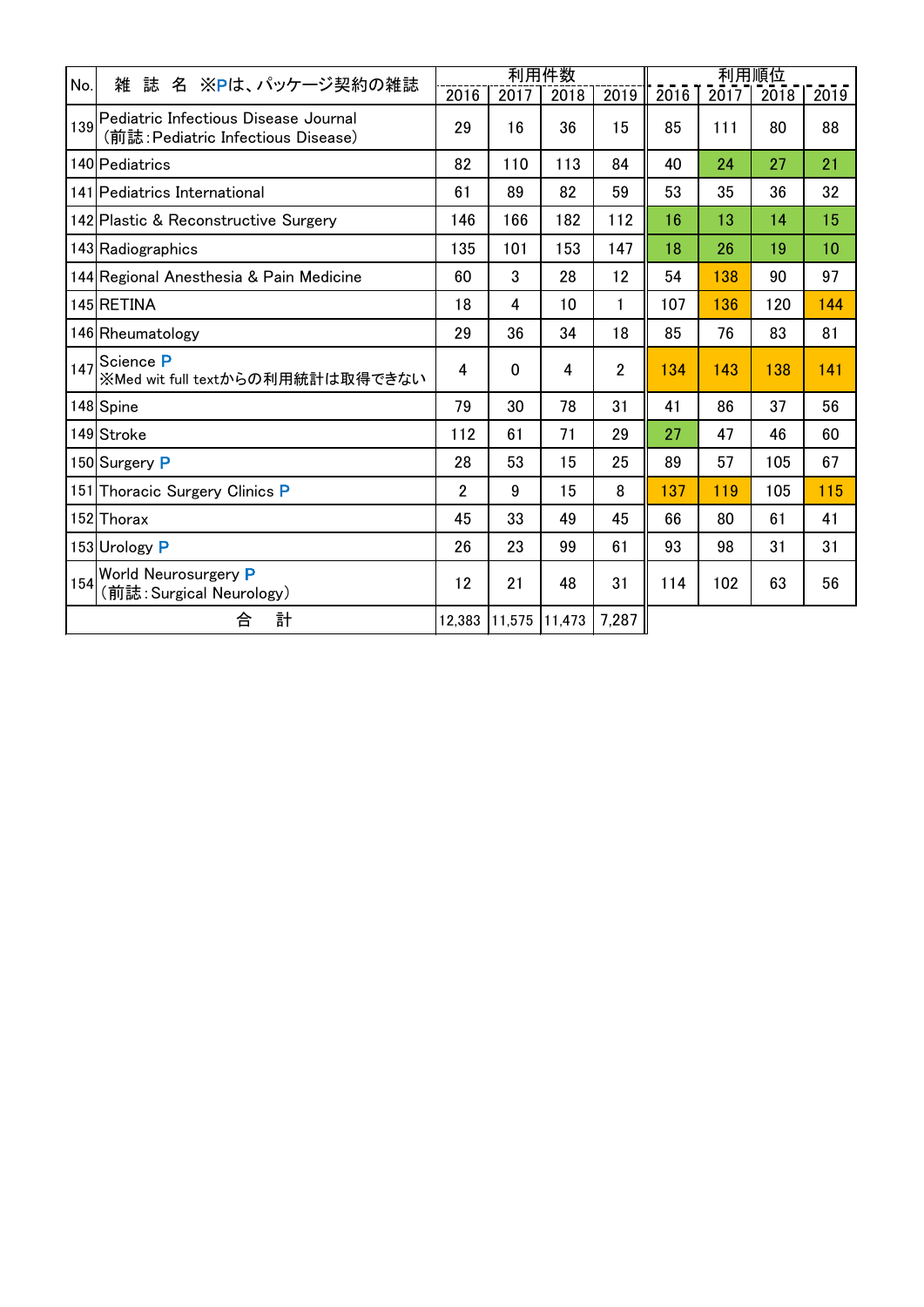## ★国内雑誌利用統計~詳細版~

利用順位 上位雑誌(1位~30位)

※国内雑誌の利用統計は、パッケージ契約のみとなっています。 利用順位 下位雑誌(利用件数10件未満) ※2019年の利用統計は、1月から7月までを集計しています。

| No.            | 雑誌名                                | 利用件数                     |                   |      | 利用順位           |                          |                          |                 |                |
|----------------|------------------------------------|--------------------------|-------------------|------|----------------|--------------------------|--------------------------|-----------------|----------------|
|                |                                    | 2016                     | 2017              | 2018 | 2019           | 2016                     | 2017                     | 2018            | 2019           |
| $\mathbf{1}$   | Hospitalist                        |                          | 21                | 200  | 151            |                          | 46                       | 7               | $\overline{7}$ |
| $\overline{2}$ | <b>ICUŁCCU</b>                     | 156                      | 68                | 79   | 41             | $\overline{5}$           | 26                       | 28              | 27             |
| 3              | Intensivit                         | 166                      | 817               | 258  | 378            | 3                        | $\mathbf{1}$             | $\overline{4}$  | $\mathbf{1}$   |
| 4              | Infection Control(増刊含む)            | 24                       | 25                | 31   | 5              | 35                       | 40                       | 50              | 70             |
| 5              | <b>JOHNS</b>                       | $\overline{\phantom{0}}$ |                   | 47   | 34             | $\overline{\phantom{0}}$ | $\overline{\phantom{0}}$ | 42              | 32             |
| 6              | Journal of Clinical Rehabilitation | 26                       | 20                | 30   | 9              | 32                       | 47                       | 51              | 61             |
| 7              | Medical Practice (増刊含む)            | 35                       | 24                | 12   | 3              | 27                       | 42                       | 69              | 72             |
| 8              | Medical Technology (増刊含む)          | 60                       | 69                | 40   | $\overline{7}$ | 17                       | 24                       | 45              | 66             |
| 9              | Medicina                           | 92                       | 294               | 425  | 354            | 10                       | 3                        | 3               | $\overline{2}$ |
|                | 10 医学のあゆみ                          | 163                      | 78                | 121  | 31             | $\overline{4}$           | 22                       | 18              | 35             |
| 11             | 胃と腸                                | 22                       | 358               | 224  | 226            | 38                       | $\overline{2}$           | $6\phantom{1}6$ | 4              |
|                | 12 エマ・ログ(前誌:エマージェンシー・ケア)増刊含む       | 80                       | 59                | 94   | 39             | 11                       | 28                       | 22              | 29             |
|                | 13 オペナーシング (増刊含む)                  | 27                       | 64                | 134  | 73             | 31                       | 27                       | 14              | 16             |
|                | 14 化学療法の領域                         | $\overline{\phantom{0}}$ | —                 | 61   | 13             | $\overline{\phantom{0}}$ | —                        | 33              | 57             |
|                | 15 画像診断(増刊含む)                      | $\overline{\phantom{0}}$ | -                 | 153  | 146            | -                        | —                        | 11              | 8              |
|                | 16 眼科                              | $\overline{\phantom{0}}$ | $\qquad \qquad -$ | 5    | 276            | $\overline{\phantom{0}}$ | —                        | 72              | 3              |
| 17             | がん看護(増刊含む)                         | $\qquad \qquad -$        | —                 | 54   | 75             | $\overline{\phantom{0}}$ | —                        | 36              | 15             |
|                | 18 看護                              | 33                       | 25                | 61   | 30             | 29                       | 40                       | 33              | 36             |
|                | 19 看護管理                            | $6\phantom{1}$           | 123               | 101  | 17             | 47                       | 10                       | 19              | 53             |
|                | 20 看護教育                            | 11                       | 29                | 29   | 14             | 42                       | 38                       | 52              | 54             |
| 21             | 肝・胆・膵                              | 40                       | 36                | 23   | 7              | 26                       | 37                       | 64              | 66             |
|                | 22 癌の臨床                            | 25                       | 19                | 24   | 11             | 33                       | 48                       | 61              | 58             |
|                | 23クリニカルエンジニアリング                    | $\qquad \qquad -$        | —                 | 64   | 26             | —                        | -                        | 31              | 39             |
|                | 24 形成外科(増刊含む)                      | 12                       | 83                | 29   | 20             | 41                       | 19                       | 52              | 45             |
|                | 25 外科:臨床雑誌外科                       |                          |                   | 123  | 123            |                          |                          | 17              | 9              |
|                | 26月刊保険診療                           | 8                        | 10                | 13   | 3              | 45                       | 52                       | 68              | 72             |
|                | 27 月刊薬事                            | 68                       | 69                | 58   | 117            | 14                       | 24                       | 35              | 10             |
|                | 28 呼吸                              | 49                       | 50                | 51   | 7              | 21                       | 30                       | 40              | 66             |
|                | 29 最新医学(増刊含む)                      |                          | 11                | 32   | 8              | $\overline{\phantom{0}}$ | 51                       | 49              | 64             |
|                | 30 作業療法ジャーナル                       | $\overline{\phantom{0}}$ | $\overline{2}$    | 4    | 3              | $\qquad \qquad -$        | 57                       | 73              | 72             |
|                | 31 産科と婦人科(増刊含む)                    | 54                       | 81                | 43   | 23             | 19                       | 20                       | 44              | 42             |
|                | 32 歯界展望                            | 3                        | 4                 | 11   | $\overline{2}$ | 49                       | 55                       | 71              | 75             |
|                | 33 周産期医学(増刊含む)                     |                          |                   | 15   | 14             | —                        | —                        | 67              | 54             |
|                | 34 手術                              | $\qquad \qquad -$        | -                 | 127  | 105            | $\overline{\phantom{0}}$ | $\qquad \qquad -$        | 15              | 12             |
|                | 35 消化器ナーシング(前誌:消化器外科Nursing)増刊含む   | 79                       | 165               | 127  | 49             | 12                       | $6\phantom{1}$           | 15              | 21             |
|                | 36 小児科                             | $\overline{\phantom{m}}$ | —                 | 45   | 18             | -                        | -                        | 43              | 47             |
|                | 37 小児科臨床(増刊含む)                     | 248                      | 133               | 96   | 44             | $\mathbf{1}$             | $\overline{7}$           | 21              | 26             |